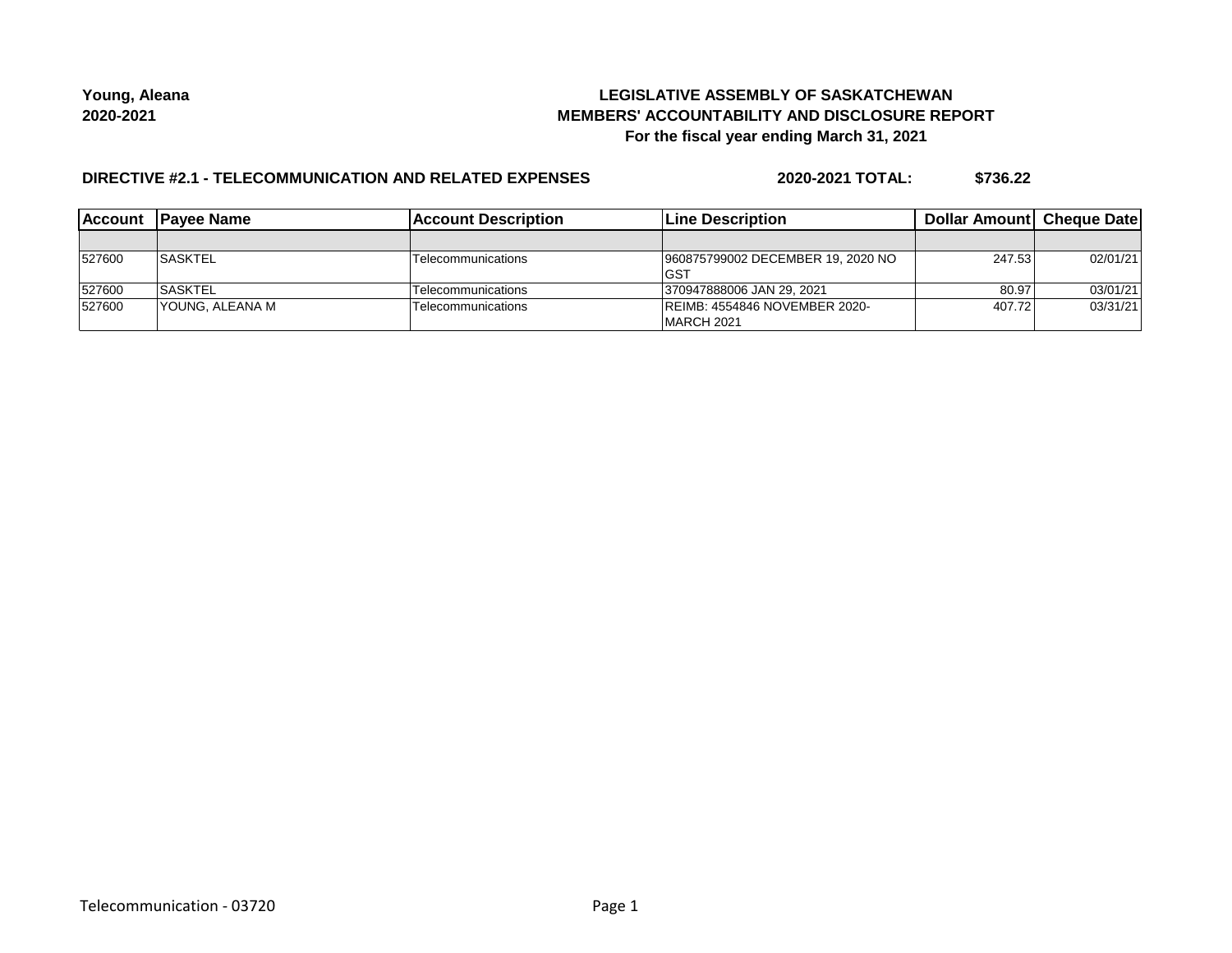# **LEGISLATIVE ASSEMBLY OF SASKATCHEWAN MEMBERS' ACCOUNTABILITY AND DISCLOSURE REPORT For the fiscal year ending March 31, 2021**

### **DIRECTIVE #3.1 - MLA TRAVEL AND LIVING EXPENSES**

## **2020-2021 TOTAL:**

| ACCO <sub>1</sub> | <b>Name</b> | . | . | иатс |
|-------------------|-------------|---|---|------|
|                   |             |   |   |      |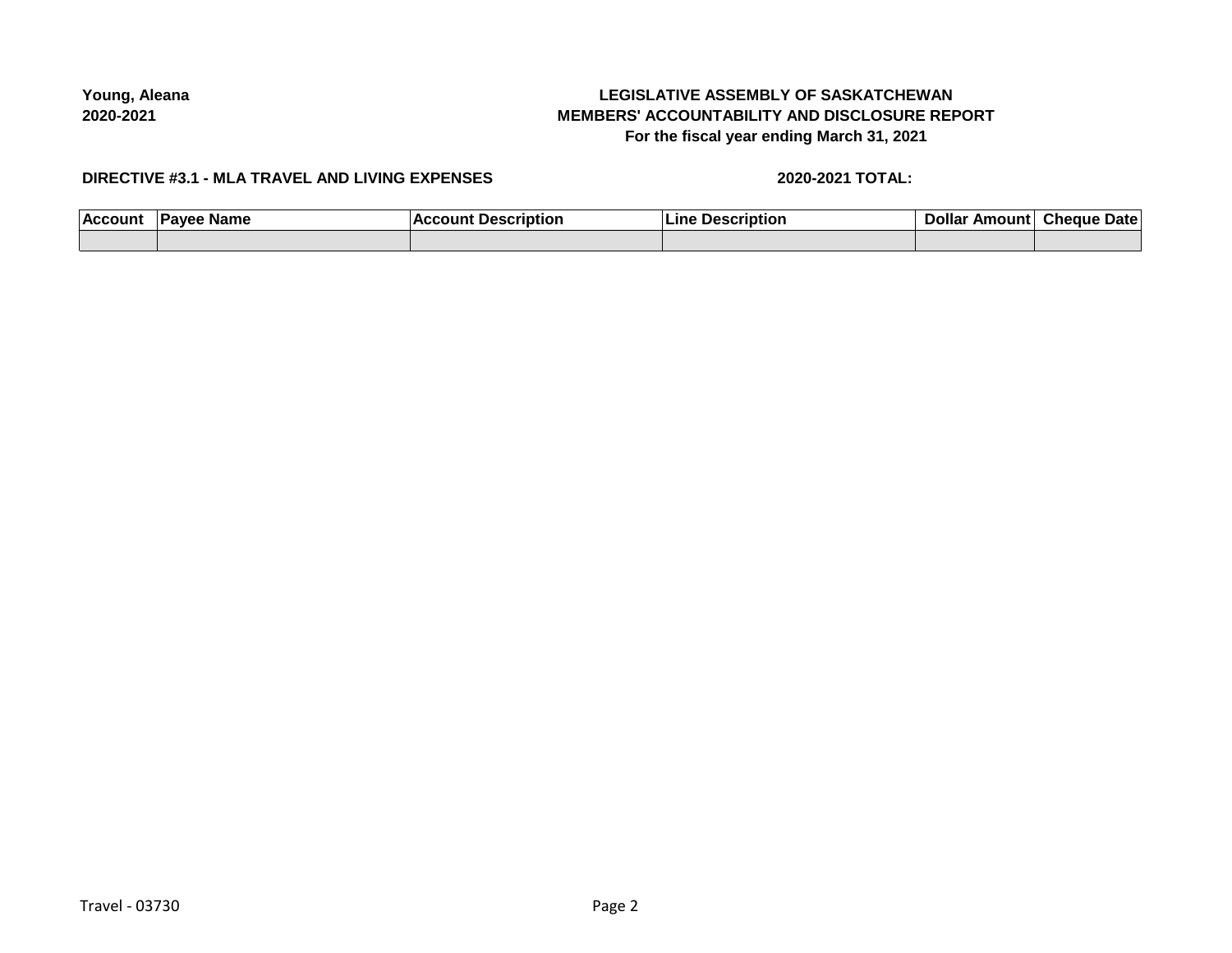

## **LEGISLATIVE ASSEMBLY OF SASKATCHEWAN MEMBERS' ACCOUNTABILITY AND DISCLOSURE REPORT For the fiscal year ending March 31, 2021**

#### **DIRECTIVE #4.1 - CONSTITUENCY SERVICE EXPENSES**

**2020-2021 TOTAL: \$23,518.94**

| <b>Account</b> | <b>Payee Name</b>                                             | <b>Account Description</b>                                             | <b>Line Description</b>            | Dollar Amount Cheque Date |                       |
|----------------|---------------------------------------------------------------|------------------------------------------------------------------------|------------------------------------|---------------------------|-----------------------|
|                |                                                               |                                                                        |                                    |                           |                       |
| 522000         | 101231989 SASKATCHEWAN LTD                                    | Rent of Ground, Buildings and Other Space   DEC 2020 MLA OFFICE RENT   |                                    | 2,152.29                  | 12/01/20              |
| 522000         | CIR COMMERCIAL REALTY INC.                                    | Rent of Ground, Buildings and Other Space   MARCH 2021 MLA OFFICE RENT |                                    | 2,146.55                  | 03/01/21              |
| 522200         | TOSHIBA TEC CANADA BUSINESS<br><b>SOLUTIONS INC</b>           | Rent of Photocopiers                                                   | <b>COPIER CHARGES</b>              | 198.83                    | 12/01/20              |
| 522200         | TOSHIBA TEC CANADA BUSINESS<br>SOLUTIONS INC                  | Rent of Photocopiers                                                   | <b>COPIER CHARGES</b>              | 215.31                    | 03/01/21              |
| 522500         | KNIGHT ARCHER INSURANCE LTD.                                  | <b>Insurance Premiums</b>                                              | INSURANCE POLICY Q 70173800-4 2021 | 500.00                    | $\overline{02/0}1/21$ |
| 522500         | KNIGHT ARCHER INSURANCE LTD.                                  | <b>Insurance Premiums</b>                                              | OFFICE INSURANCE C701738004        | 123.28                    | 03/01/21              |
| 522700         | SASKENERGY INCORPORATED                                       | Utilities - Electricity and Nat Gas                                    | 34603358531 DECEMBER 11, 2020      | 102.14                    | 02/01/21              |
| 522700         | SASKENERGY INCORPORATED                                       | Utilities - Electricity and Nat Gas                                    | 34603358531                        | 152.46                    | 03/11/21              |
| 522700         | SASKPOWER CORPORATION                                         | Utilities - Electricity and Nat Gas                                    | 510007310442 DECEMBER 11, 2020     | 395.21                    | 02/01/21              |
| 522700         | SASKPOWER CORPORATION                                         | Utilities - Electricity and Nat Gas                                    | 510007310442                       | 95.80                     | 03/11/21              |
| 525000         | <b>BURNS, MARSHALL V</b>                                      | Postal, Courier, Freight and Related                                   | OFFICE SUPPLIES/FLAGS/POSTAGE      | 96.60                     | 03/31/21              |
| 525000         | MINISTER OF FINANCE-MINISTRY OF<br>SASKBUILDS AND PROCUREMENT | Postal, Courier, Freight and Related                                   | JANUARY 2021 MAIL SERVICES         | 50.77                     | 03/01/21              |
| 525000         | MINISTER OF FINANCE-MINISTRY OF<br>SASKBUILDS AND PROCUREMENT | Postal, Courier, Freight and Related                                   | FEBRUARY 2021 MAIL SERVICES        | 50.77                     | 03/17/21              |
| 525000         | MINISTER OF FINANCE-MINISTRY OF<br>SASKBUILDS AND PROCUREMENT | Postal, Courier, Freight and Related                                   | MARCH 2021 MAIL SERVICES           | 1,081.39                  | 03/31/21              |
| 528000         | POWERLAND COMPUTERS LTD.                                      | <b>Support Services</b>                                                | <b>TECHNICAL SERVICE</b>           | 36.97                     | 02/01/21              |
| 528000         | POWERLAND COMPUTERS LTD.                                      | <b>Support Services</b>                                                | <b>TECHNICAL SERVICE</b>           | 53.00                     | 03/01/21              |
| 528000         | POWERLAND COMPUTERS LTD.                                      | <b>Support Services</b>                                                | <b>IT SUPPORT</b>                  | 53.00                     | 03/01/21              |
| 528000         | POWERLAND COMPUTERS LTD.                                      | <b>Support Services</b>                                                | <b>TECHNICAL SERVICE</b>           | 71.55                     | 03/01/21              |
| 528000         | POWERLAND COMPUTERS LTD.                                      | <b>Support Services</b>                                                | <b>IT SUPPORT</b>                  | 185.50                    | 03/01/21              |
| 529000         | 101201264 SASKATCHEWAN LTD                                    | <b>General Contractual Services</b>                                    | <b>OFFICE SIGNAGE MAINTENACE</b>   | 2,500.00                  | 03/29/21              |
| 529000         | SOMERVILLE SAFE & LOCK LTD.                                   | <b>General Contractual Services</b>                                    | <b>LOCK REPAIR GST EXEMPT</b>      | 182.00                    | 03/01/21              |
| 529000         | TRUSCOTT, CHRISTINE                                           | <b>General Contractual Services</b>                                    | DECEMBER 2020 CLEANING SERVICE     | 100.00                    | 02/01/21              |
| 529000         | TRUSCOTT, CHRISTINE                                           | <b>General Contractual Services</b>                                    | OFFICE CLEANING                    | 162.50                    | 03/21/21              |
| 530000         | MITCHELL, DAVE OSWALD                                         | <b>Communications Development Costs</b>                                | COMMUNICATION DEVELOPMENT          | 100.00                    | 03/15/21              |
| 530500         | MADD MESSAGE                                                  | Media Placement                                                        | <b>ADVERTISING</b>                 | 51.92                     | 12/01/20              |
| 530500         | POSTMEDIA NETWORK INC.                                        | Media Placement                                                        | ADVERTISING                        | 21.15                     | 12/01/20              |
| 530500         | <b>PRAIRIE DOG MAGAZINE</b>                                   | Media Placement                                                        | <b>ADVERTISING</b>                 | 183.80                    | 02/01/21              |
| 530800         | <b>PRINTWEST</b>                                              | Publications                                                           | <b>POSTCARDS</b>                   | 664.74                    | 03/31/21              |
| 530900         | <b>BURNS, MARSHALL V</b>                                      | <b>Promotional Items</b>                                               | OFFICE SUPPLIES/FLAGS/POSTAGE      | 110.95                    | 03/31/21              |
| 530900         | <b>PRINTWEST</b>                                              | <b>Promotional Items</b>                                               | <b>MAGNETS</b>                     | 4,780.60                  | 03/31/21              |
| 550200         | <b>BURNS, MARSHALL V</b>                                      | Books, Mags and Ref Materials                                          | MAILBOX/ZOOM SUBSCRIPTION          | 22.20                     | 03/31/21              |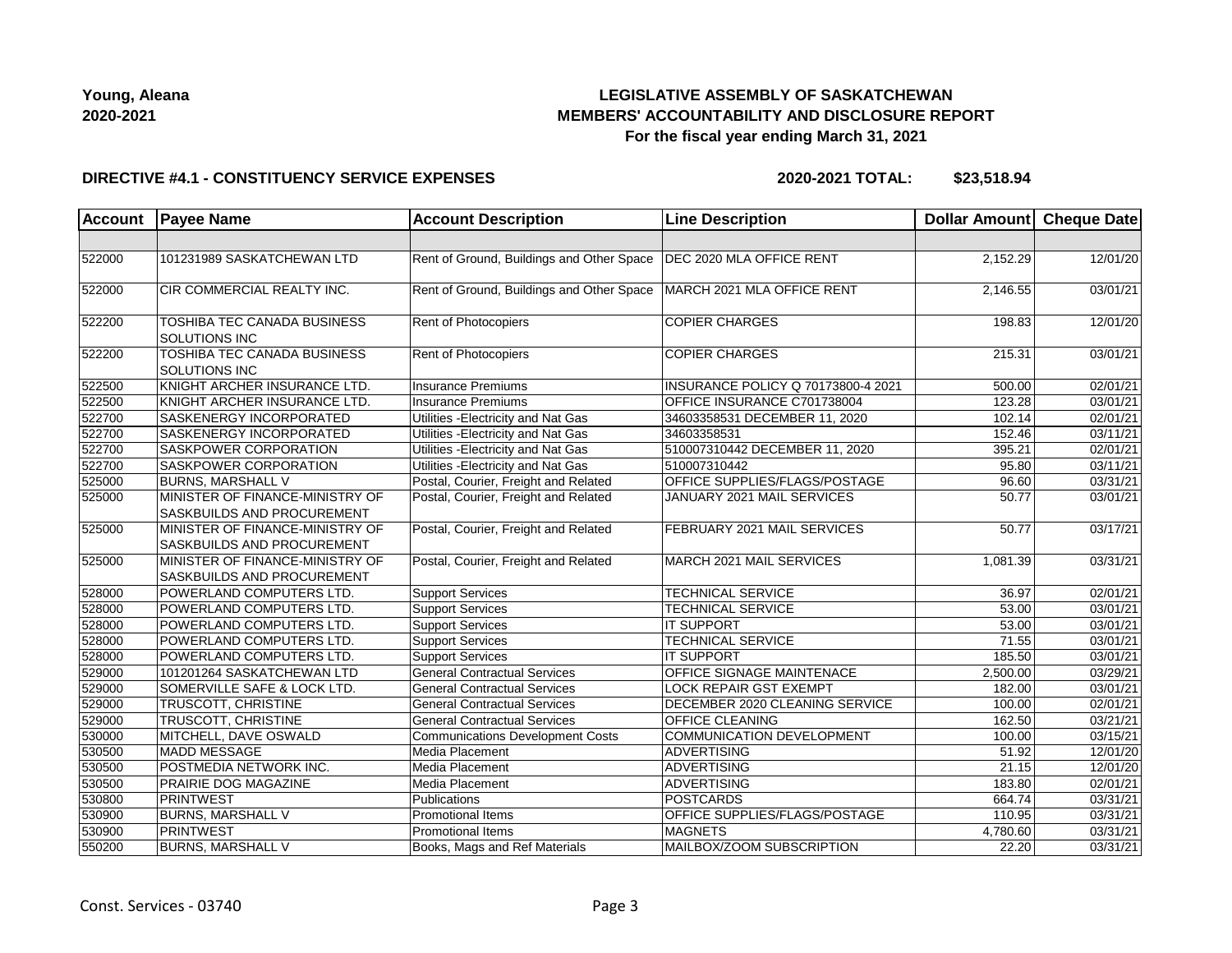# **LEGISLATIVE ASSEMBLY OF SASKATCHEWAN MEMBERS' ACCOUNTABILITY AND DISCLOSURE REPORT For the fiscal year ending March 31, 2021**

### **DIRECTIVE #4.1 - CONSTITUENCY SERVICE EXPENSES**

**2020-2021 TOTAL: \$23,518.94**

| <b>Account</b> | <b>Payee Name</b>                 | <b>Account Description</b>           | <b>Line Description</b>       | <b>Dollar Amountl</b> | <b>Cheque Date</b> |
|----------------|-----------------------------------|--------------------------------------|-------------------------------|-----------------------|--------------------|
|                |                                   |                                      |                               |                       |                    |
| 555000         | <b>BURNS, MARSHALL V</b>          | Other Material and Supplies          | OFFICE SUPPLIES/FLAGS/POSTAGE | 22.18                 | 03/31/21           |
| 555000         | <b>BURNS, MARSHALL V</b>          | Other Material and Supplies          | OFFICE SUPPLIES/FLAGS/POSTAGE | 140.96                | 03/31/21           |
| 555000         | HBI OFFICE PLUS INC.              | Other Material and Supplies          | <b>OFFICE SUPPLIES</b>        | 456.45                | 03/18/21           |
| 555000         | <b>HBI OFFICE PLUS INC.</b>       | Other Material and Supplies          | <b>OFFICE SUPPLIES</b>        | 248.00                | 03/29/21           |
| 555000         | <b>HBI OFFICE PLUS INC.</b>       | Other Material and Supplies          | <b>OFFICE SUPPLIES</b>        | 36.97                 | 03/30/21           |
| 555000         | OK MARKING DEVICES LTD.           | Other Material and Supplies          | <b>OFFICE SUPPLIES</b>        | 179.35                | 03/01/21           |
| 555000         | POWERLAND COMPUTERS LTD.          | Other Material and Supplies          | <b>OFFICE SUPPLIES</b>        | 30.84                 | 03/16/21           |
| 555000         | <b>SUPREME BASICS</b>             | Other Material and Supplies          | <b>OFFICE SUPPLIES</b>        | 7.41                  | 03/01/21           |
| 555000         | <b>SUPREME BASICS</b>             | Other Material and Supplies          | <b>OFFICE SUPPLIES</b>        | 313.70                | 03/01/21           |
| 555000         | <b>SUPREME BASICS</b>             | Other Material and Supplies          | <b>OFFICE SUPPLIES</b>        | 892.42                | 03/17/21           |
| 564300         | POWERLAND COMPUTERS LTD.          | Computer Hardware - Exp.             | <b>HARDDRIVE</b>              | 150.91                | 03/16/21           |
| 564300         | POWERLAND COMPUTERS LTD.          | Computer Hardware - Exp.             | LAPTOP                        | 1,119.75              | 03/16/21           |
| 564300         | POWERLAND COMPUTERS LTD.          | Computer Hardware - Exp.             | <b>DOCK</b>                   | 249.00                | 03/16/21           |
| 564300         | POWERLAND COMPUTERS LTD.          | Computer Hardware - Exp.             | <b>COMPUTER HARDWARE</b>      | 612.68                | 03/23/21           |
| 564600         | NETFORE SYSTEMS INC.              | Computer Software - Exp              | SOFTWARE SUBSCRIPTION         | 250.00                | 03/01/21           |
| 565200         | BRIGADIER SECURITY SYSTEMS (2000) | Office Furniture and Equipment - Exp | <b>SECURITY SYSTEM</b>        | 408.10                | 03/01/21           |
|                | LTD.                              |                                      |                               |                       |                    |
| 565200         | <b>BUDGET BLINDS</b>              | Office Furniture and Equipment - Exp | <b>OFFICE BLINDS</b>          | 1,551.41              | 03/01/21           |
| 565200         | <b>BURNS, MARSHALL V</b>          | Office Furniture and Equipment - Exp | MAILBOX/ZOOM SUBSCRIPTION     | 159.84                | 03/31/21           |
| 565200         | <b>WIRELESS AGE</b>               | Office Furniture and Equipment - Exp | <b>APPLE IPHONE</b>           | 47.69                 | 02/01/21           |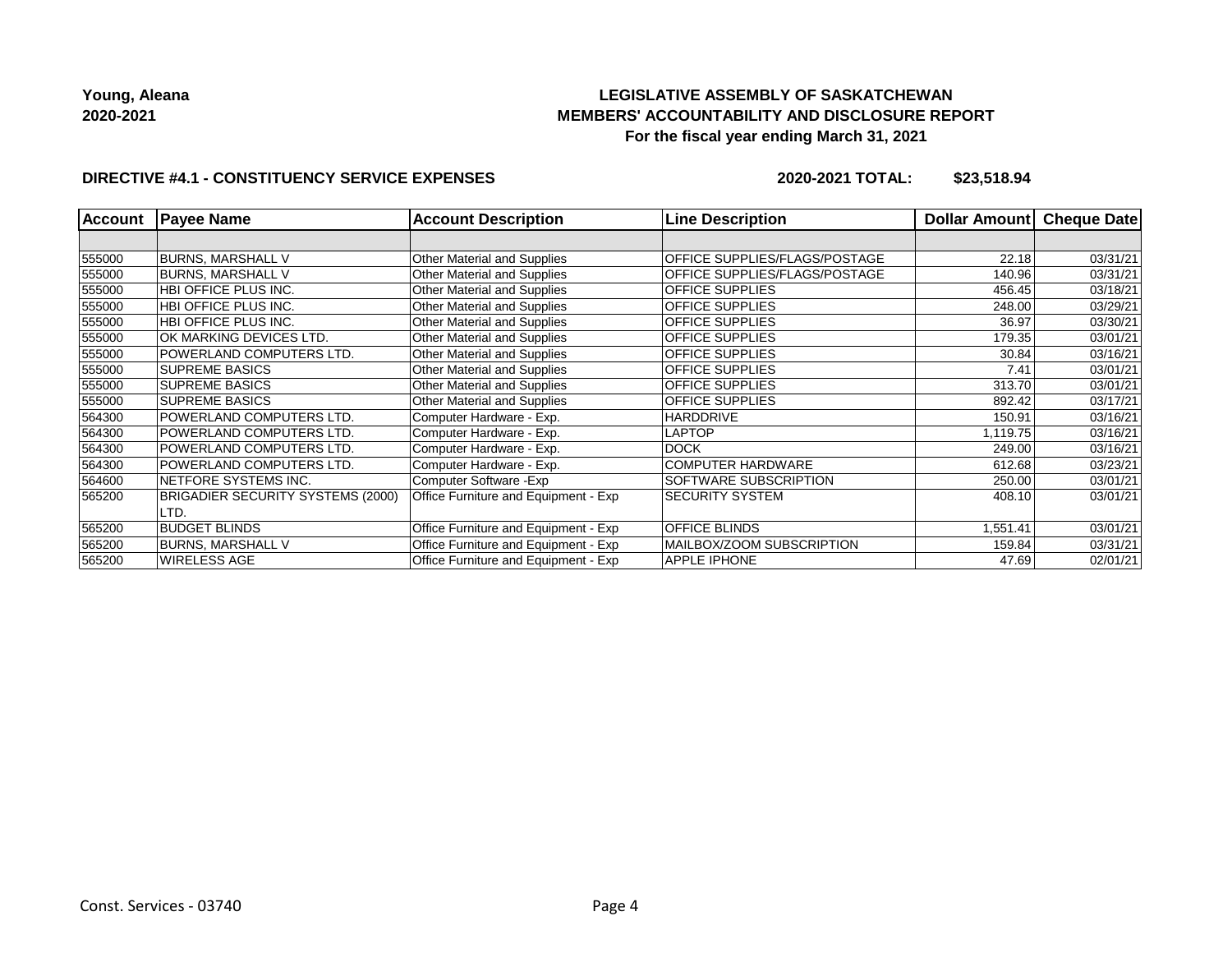## **LEGISLATIVE ASSEMBLY OF SASKATCHEWAN MEMBERS' ACCOUNTABILITY AND DISCLOSURE REPORT For the fiscal year ending March 31, 2021**

#### **DIRECTIVE #6 - CONSTITUENCY ASSISTANT EXPENSES**

**2020-2021 TOTAL: \$15,702.87**

| Account | <b>Payee Name</b>             | <b>Account Description</b>       | Dollar Amount Cheque Date |          |
|---------|-------------------------------|----------------------------------|---------------------------|----------|
|         |                               |                                  |                           |          |
| 513000  | <b>BURNS, MARSHALL V</b>      | Out-of-Scope Permanent           | 1.811.69                  | 01/20/21 |
| 513000  | <b>BURNS, MARSHALL V</b>      | Out-of-Scope Permanent           | 2,264.62                  | 02/03/21 |
| 513000  | <b>BURNS, MARSHALL V</b>      | Out-of-Scope Permanent           | 2,264.62                  | 02/17/21 |
| 513000  | <b>BURNS, MARSHALL V</b>      | Out-of-Scope Permanent           | 2,264.62                  | 03/03/21 |
| 513000  | <b>BURNS, MARSHALL V</b>      | Out-of-Scope Permanent           | 2,264.62                  | 03/17/21 |
| 513000  | <b>BURNS, MARSHALL V</b>      | Out-of-Scope Permanent           | 2,264.62                  | 03/30/21 |
| 513000  | <b>BURNS, MARSHALL V</b>      | Out-of-Scope Permanent           | 679.38                    | 04/09/21 |
| 514000  | LATHAM, NOVEMBER R            | Casual/Term                      | 759.47                    | 03/17/21 |
| 514000  | <b>WILHELM HALE, TANNER R</b> | Casual/Term                      | 236.28                    | 03/17/21 |
| 519900  | None (Default)                | Change in Y/E Accrued Empl Leave | 892.95                    | 04/14/21 |
|         |                               | Entitlements                     |                           |          |